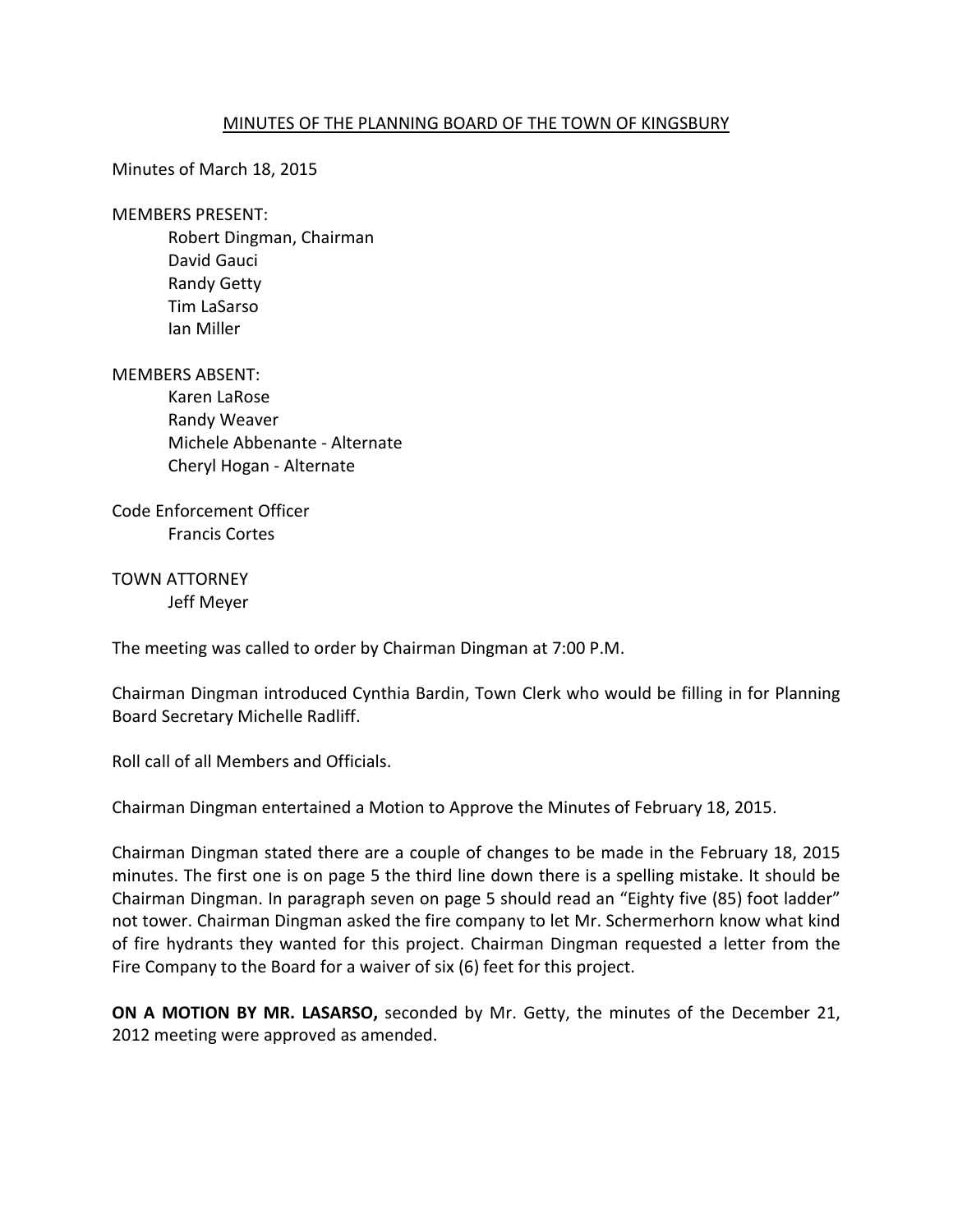Planning Board Meeting Page 2 March 18, 2015

## **AYES: 5 NAYES: 0 ABSTAIN: 0 MOTION CARRIED**

Pursuant to the provisions of Chapter 280, Article VI, Section 280-23 G of District Regulations ordinance of the Town of Kingsbury, New York, notice is hereby given that a public hearing will be held by the Planning Board of the Town of Kingsbury, County of Washington and State of New York, on the  $18<sup>th</sup>$  day of March, 2015 at 7:00 PM in the Town Hall, 210 Main Street, Hudson Falls, New York on the following matter. Request by Casey Owens, Quality Stone Works, Inc., owner of Tax Map # 121.-1-17.4, commonly known as 4202 State Route 4, Hudson Falls, located in Zoning District, COM-1A, Commercial District for Site Plan Review for a proposal to build a 30' X 50' Storage Building at this location. Plans for proposal are available at Kingsbury Town Hall, 210 Main Street, Hudson Falls, New York during regular business hours.

Chairman Dingman introduced Casey and Jeff Owens, Quality Stone Works Inc., to address the Board.

Mrs. Ownes stated they are here tonight seeking approval to add to build a 30' X 50' Pole Barn Cold Storage. It will have a burgundy tin roof, two toned coloring on the building being charcoal on the top with burgundy on the lower section. There will be two  $(2)$  12 x 14 garage doors, a man door; two (2) windows one on each side of the building. To access the garage doors you will have to go up the drive way. They want to do plantings around the building to improve the look of the property. The building will be seventy (70) feet from the boundary and forty (40) feet from the fence.

Mrs. Owens stated the water has been installed. The water will be turned off in the fall so that it does not freeze in the winter. As for power they are waiting for an engineer from Washington County for an approval for National Grid. There was a discussion as to who should be giving National Grid the approval to place a pole and get power to this site.

Mr. Cortese suggested the Owens should call National Grid due to the confusion of who should be giving National Grid permission.

The garage will be used for storing tools and quick fixes of the equipment out of the weather.

Mrs. Owens stated the employees will be driving on the property to get materials and equipment and leaving for the job that is off site. As for a bathroom, they do plan on installing one later in the year.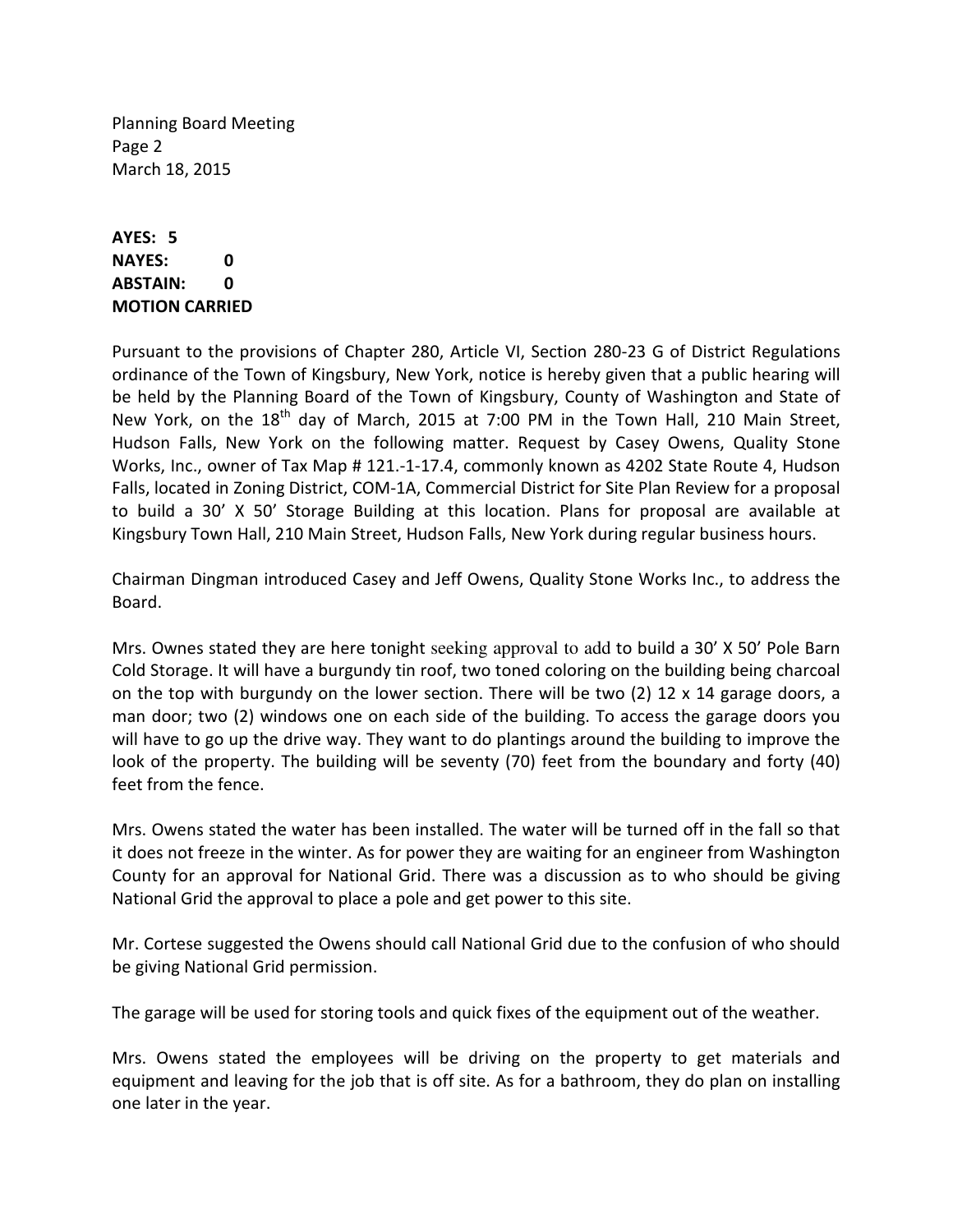Planning Board Meeting Page 3 March 18, 2015

Chairman Dingman suggested in the meantime they have portable toilets on site.

Chairman Dingman questioned if there was an office in the building or will there be one.

Mr. Owens stated at this point they are not sure. At this time the building is only being used for storage and maintenance of the equipment.

Chairman Dingman opened the Public Hearing.

Nelson Chase, Fire Chief, Kingsbury Fire Department, questioned if the building was a metal or a wood structure.

Mr. Owens stated the building is a wood structure pole barn.

Mr. Getty questioned what the Washington County Planning Board "Local board to determine whether or not an agricultural data statement is required for this project".

Mrs. Owens stated this was brought up at the County meeting.

Chairman Dingman stated he was not aware of agricultural data statement. Mr. Cortese immediately sent out this notice to the neighboring active farms. This notice will allow the neighbors a chance to attend the meeting if they would like. This notice is part of the public hearing.

Mr. Getty stated this has been out of the agricultural days since before Mr. McLaughlin subdivided this property many years ago.

Chairman Dingman questioned if the property was in the Agricultural Zoning.

Mr. Getty stated no, when Mr. McLaughlin subdivided the property it was taken out of the Agricultural Zoning.

Mr. Meyer stated this notice had to be sent out to the neighboring properties within Five Hundred (500) feet because they are still in the Agriculture Zoning.

The Public Hearing was closed.

Discussion ensued among the Board with questions addressed by the Applicants.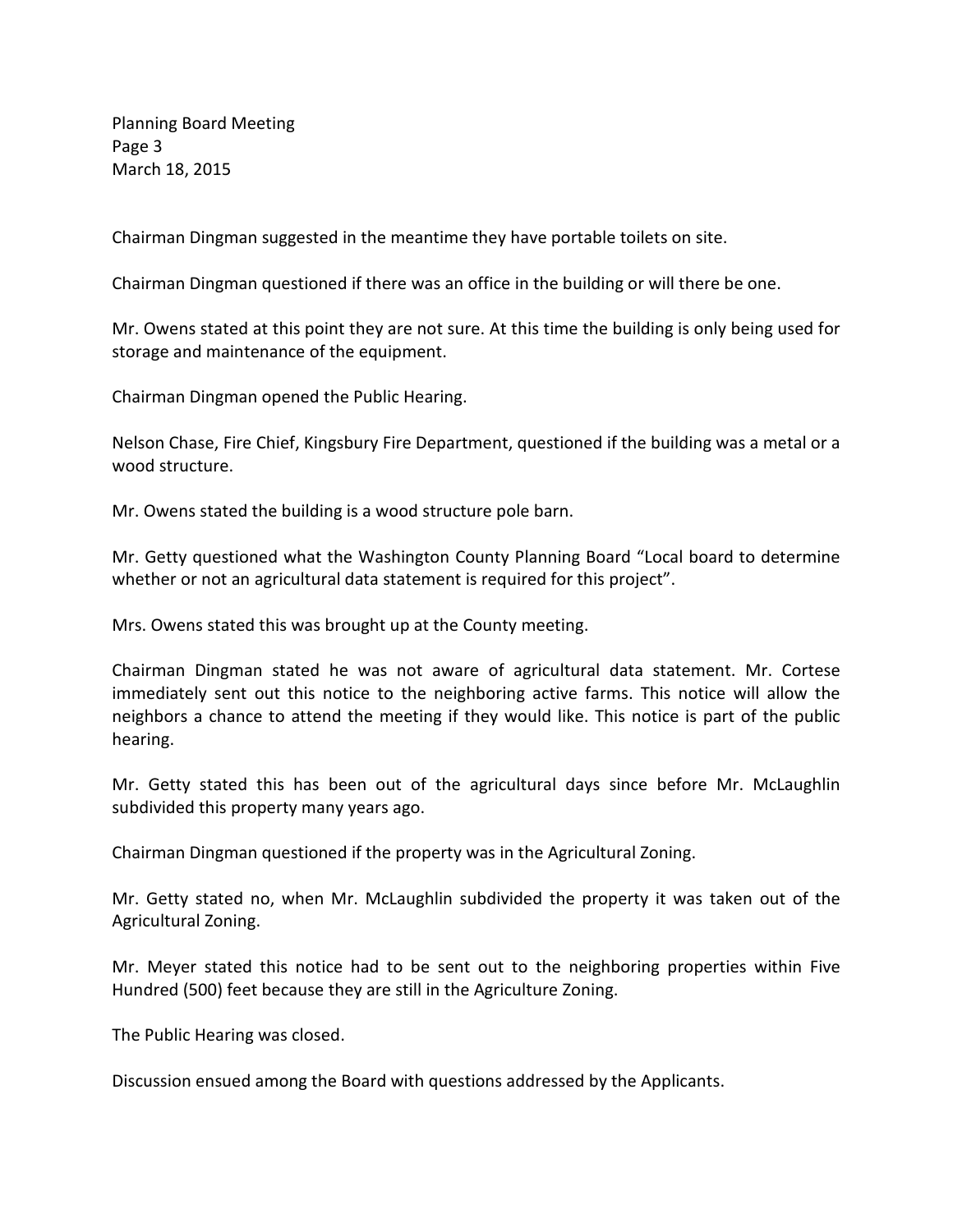Planning Board Meeting Page 4 March 18, 2015

**ON A MOTION BY IAN MILLER**, and seconded by Mr. Getty the Kingsbury Planning Board declares lead agency status and having reviewed the short form SEQRA submission and having taken a hard look at the potential environmental impacts finds that there are no potential negative environmental impacts anticipated from this project and the Board issued a negative declaration on the project.

The Board then reviewed the proposed resolution.

## **Resolution No. 1 of March 18, 2015**

**SITE PLAN REVIEW** – Casey Owens and Quality Stoneworks, Inc., owner of Tax Map #121.-1- 17.4, commonly known as State Route 4, Hudson Falls, located in Zoning District, COM-1A, Commercial District for Site Plan Review for a proposal to construct a 30' x 50' Storage Building for use as cold storage at this location.

**ON A MOTION BY TIMOTHY LASARSO**, seconded by DAVID GAUCI based on all of the evidence and materials submitted by the Applicant and the representations made at the meeting; the Application is hereby approved subject to the following conditions:

- (1) All exterior lighting shall be downcast lights in the storage yard and building.
- (2) Locate future well and septic locations and separation distances on plans.
- (3) Locate portable toilet facility on plan if used.
- (4) All information and representations contained in the materials submitted by the applicant and discussed at the meeting are incorporated herein as conditions.

**AYES: 5 NAYES: 0 ABSENT:** 

\_\_\_\_\_\_\_\_\_\_\_\_\_\_\_\_\_\_\_\_\_\_\_ Michelle Radliff, Secretary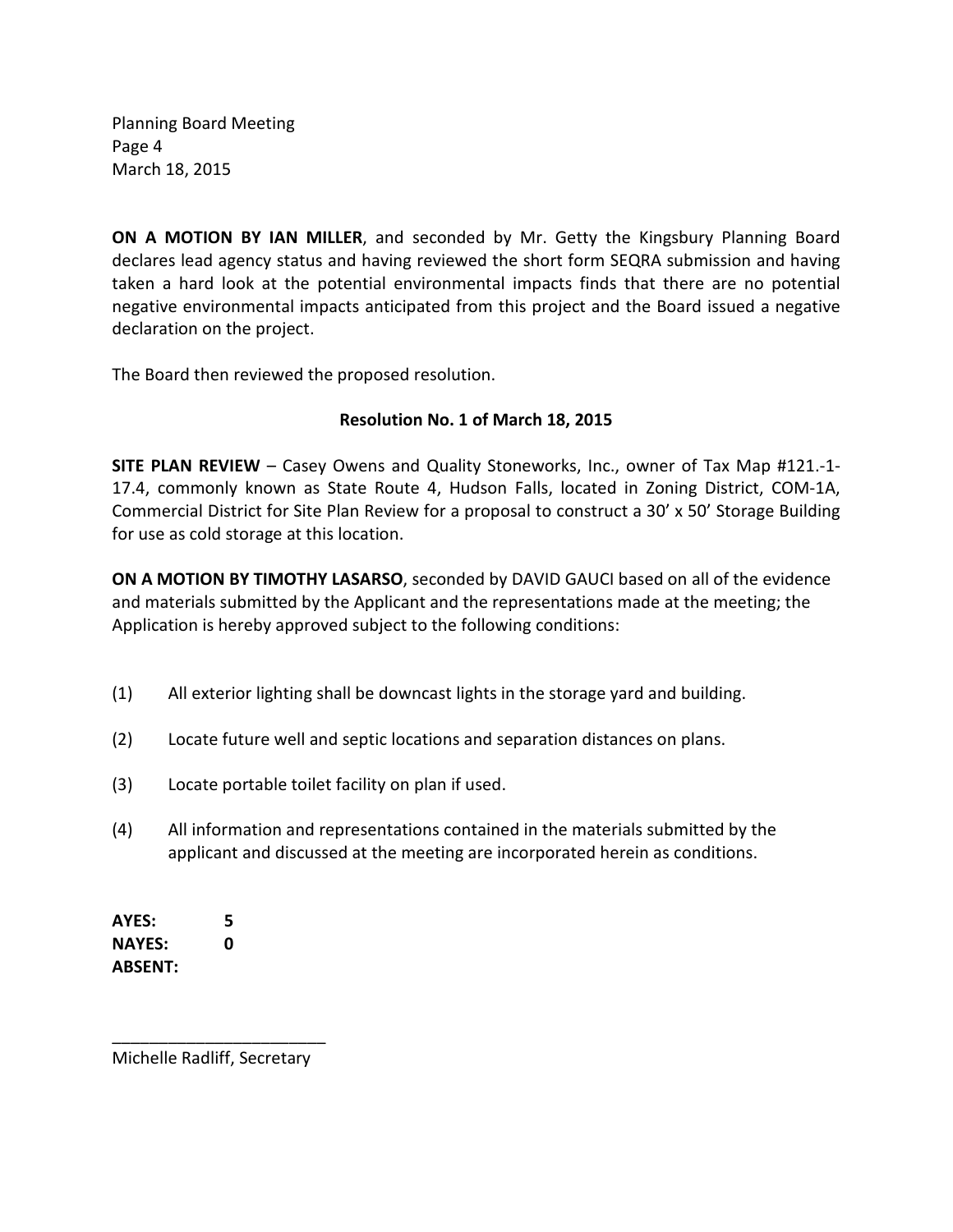Planning Board Meeting Page 5 March 18, 2015

Mr. Cortes introduced Matthew & Cecelia Togas to the Board. Mr. Cortes stated Mr. & Mrs. Tougas were in front of the Planning Board last year for a Preliminary Hearing. They are here tonight with updated plans. They would like to be on the agenda for the April 15, 2015 meeting. Mr. Cortese handed out the plans so the Board would have time to review them.

Chairman Dingman asked the Tougas's to give a narrative of what they would like to do.

Mr. Tougas stated they would like to convert an existing garage into a café. They would be putting an addition on the garage.

Mr. Miller questioned if one well was going to be used for all of the properties.

Mr. Tougas stated that will be up to NYS Department of Health. As of this point it is already approved for the apartment complex that is there.

Chairman Dingman questioned Mr. Tougas on the timing of water issue is and should he get approval from NYSDOH first.

Mr. Tougas stated he is expecting to have to add another well.

Chairman Dingman asked the Board if they had questions for the Tougas's.

Mr. Getty questioned having a right of way to the back property.

Mr. Tougas stated he bought the property from his parents and has always kept it as his parents had it. Mr. Tougas stated he has talked to the bank about merging the properties. The bank will not allow this. They want the properties to remain separate.

Discussion ensued among the Board with questions addressed by the Applicants.

Mr. Tougas stated he would like to come before the Planning Board at the April 15, 2015 meeting and get approval from the Board and the Health Department and be able to start as soon as possible.

Chairman Dingman asked the Board members to review the packets and if they have questions to contact Mr. Cortese and he will bring the concerns to Mr. Tougas's attention.

Attorney Meyer questioned the parking and where will you pay for the clubs.